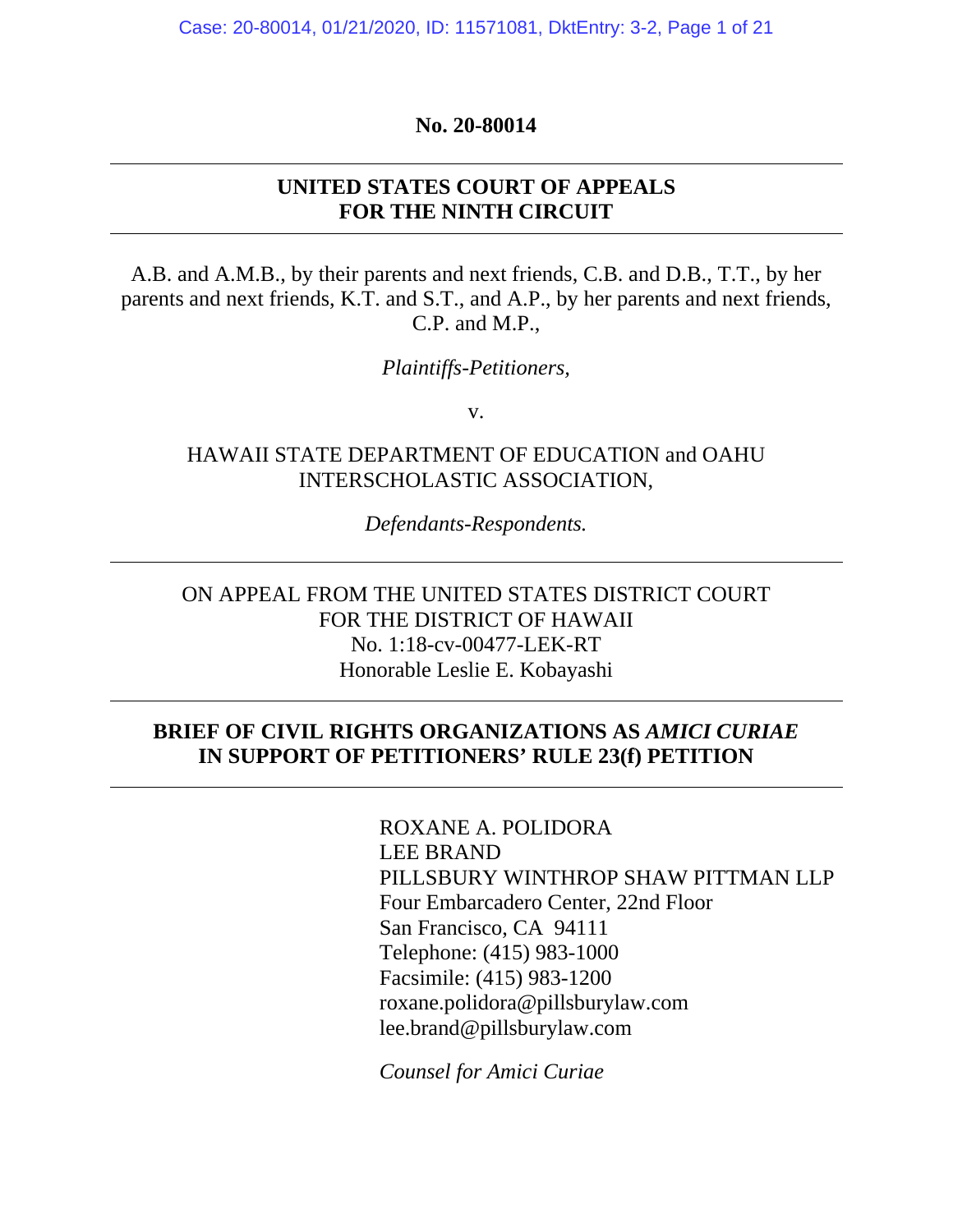# **CORPORATE DISCLOSURE STATEMENT**

 Pursuant to Federal Rules of Appellate Procedure 26.1 and 29(a)(4)(A), undersigned counsel certifies that amici curiae each have no parent corporation, and that there is no publicly held corporation that owns 10% or more of the stock of any of them.

DATED: January 21, 2020 PILLSBURY WINTHROP SHAW PITTMAN LLP

 */s/ Lee Brand*

Roxane A. Polidora Lee Brand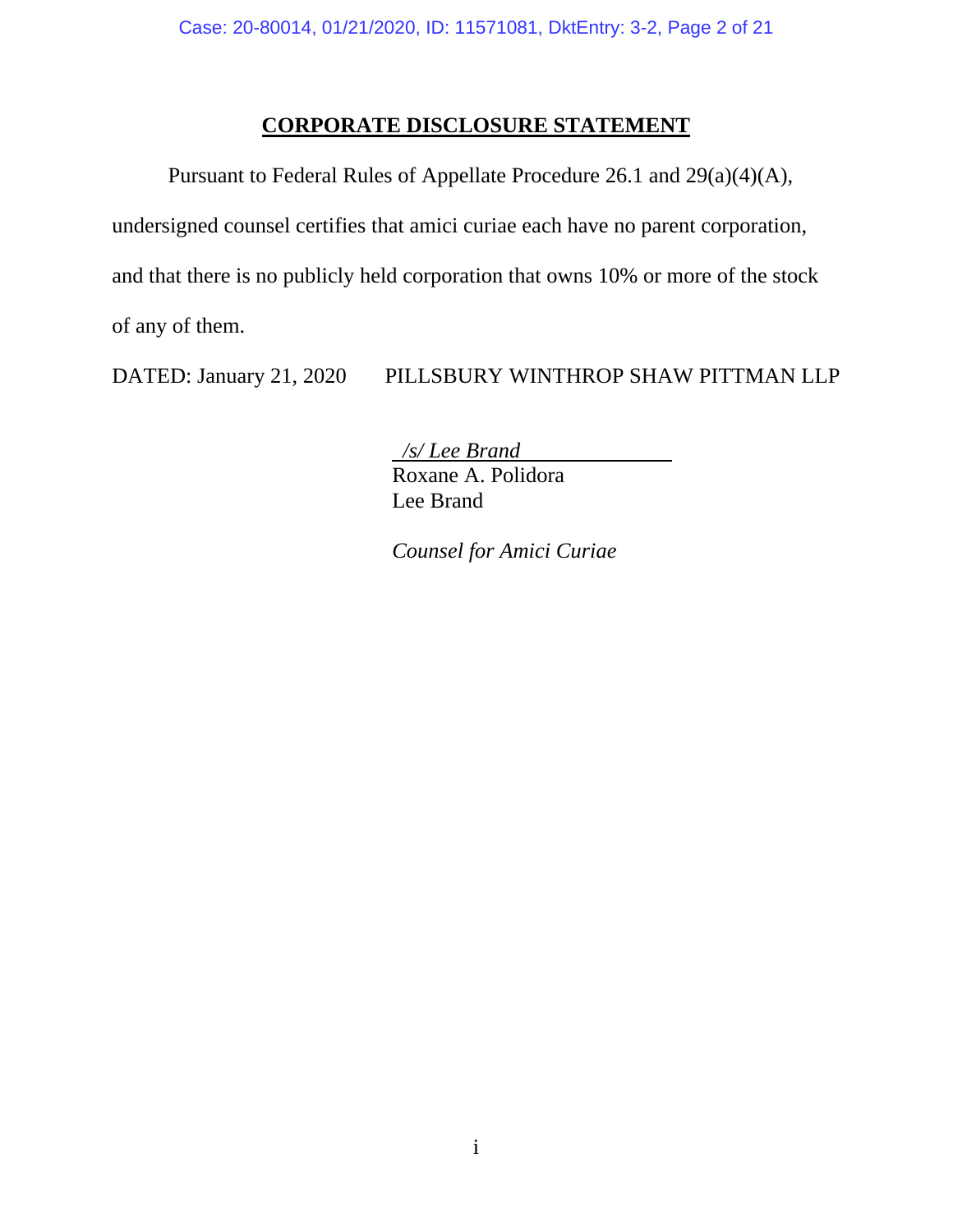# **TABLE OF CONTENTS**

# **Page**

| $\mathbf{I}$ .                   | TITLE IX IS CRITICAL TO ENSURING EQUAL ACCESS TO THE SUBSTANTIAL BENEFITS OF PARTICIPATION IN |  |  |
|----------------------------------|-----------------------------------------------------------------------------------------------|--|--|
| II.                              | THE DISTRICT COURT'S ORDER THREATENS THE<br>ENFORCEMENT OF TITLE IX BY AND FOR MINOR          |  |  |
|                                  |                                                                                               |  |  |
| <b>CERTIFICATE OF COMPLIANCE</b> |                                                                                               |  |  |
| <b>ADDENDUM</b>                  |                                                                                               |  |  |
| <b>CERTIFICATE OF SERVICE</b>    |                                                                                               |  |  |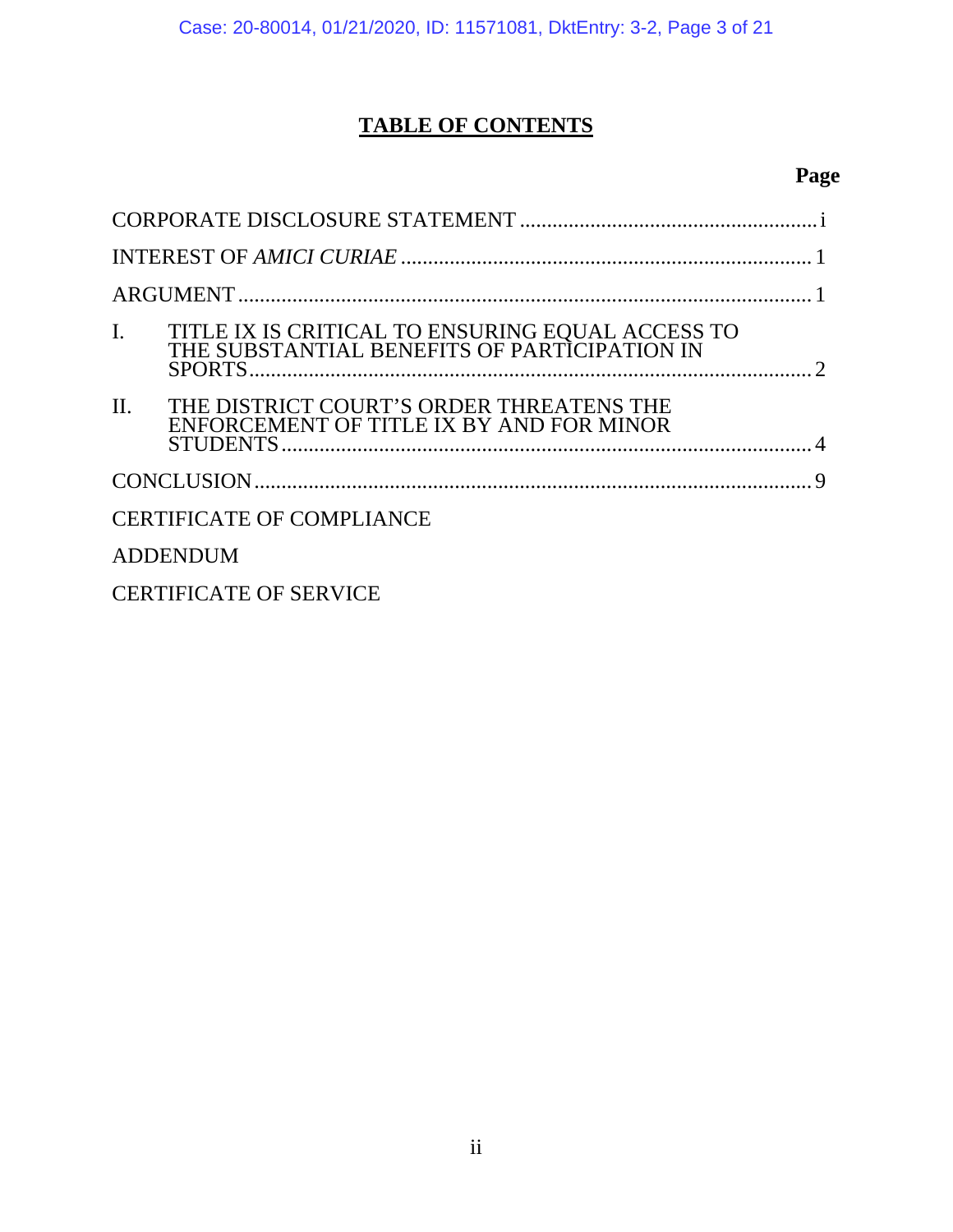# **TABLE OF AUTHORITIES**

# **Page(s)**

# **Cases**

| <b>Statutes</b>                                                                                                                                                        |  |  |
|------------------------------------------------------------------------------------------------------------------------------------------------------------------------|--|--|
| Sueoka v. United States,                                                                                                                                               |  |  |
| Stanley v. University of S. Cal.,                                                                                                                                      |  |  |
| Ollier v. Sweetwater Union High Sch. Dist.,                                                                                                                            |  |  |
| North Haven Bd. of Educ. v. Bell,                                                                                                                                      |  |  |
| Jackson v. Birmingham Bd. of Educ.,                                                                                                                                    |  |  |
| Hernandez v. Lynch,<br>No. EDCV 16-00620-JGB (KKx), 2016 WL 7116611 (C.D. Cal. Nov. 10,<br>2016), aff'd sub nom. Hernandez v. Sessions, 872 F.3d 976 (9th Cir. 2017) 5 |  |  |
| Hernandez v. Cty. of Monterey,                                                                                                                                         |  |  |
| Garcia v. Lawn,                                                                                                                                                        |  |  |
| Chamberlan v. Ford Motor Co.,                                                                                                                                          |  |  |
| Cannon v. University of Chi.,                                                                                                                                          |  |  |
| Ashker v. Governor of Cal.,                                                                                                                                            |  |  |

| Title IX of the Education Amendments of 1972, |  |
|-----------------------------------------------|--|
|                                               |  |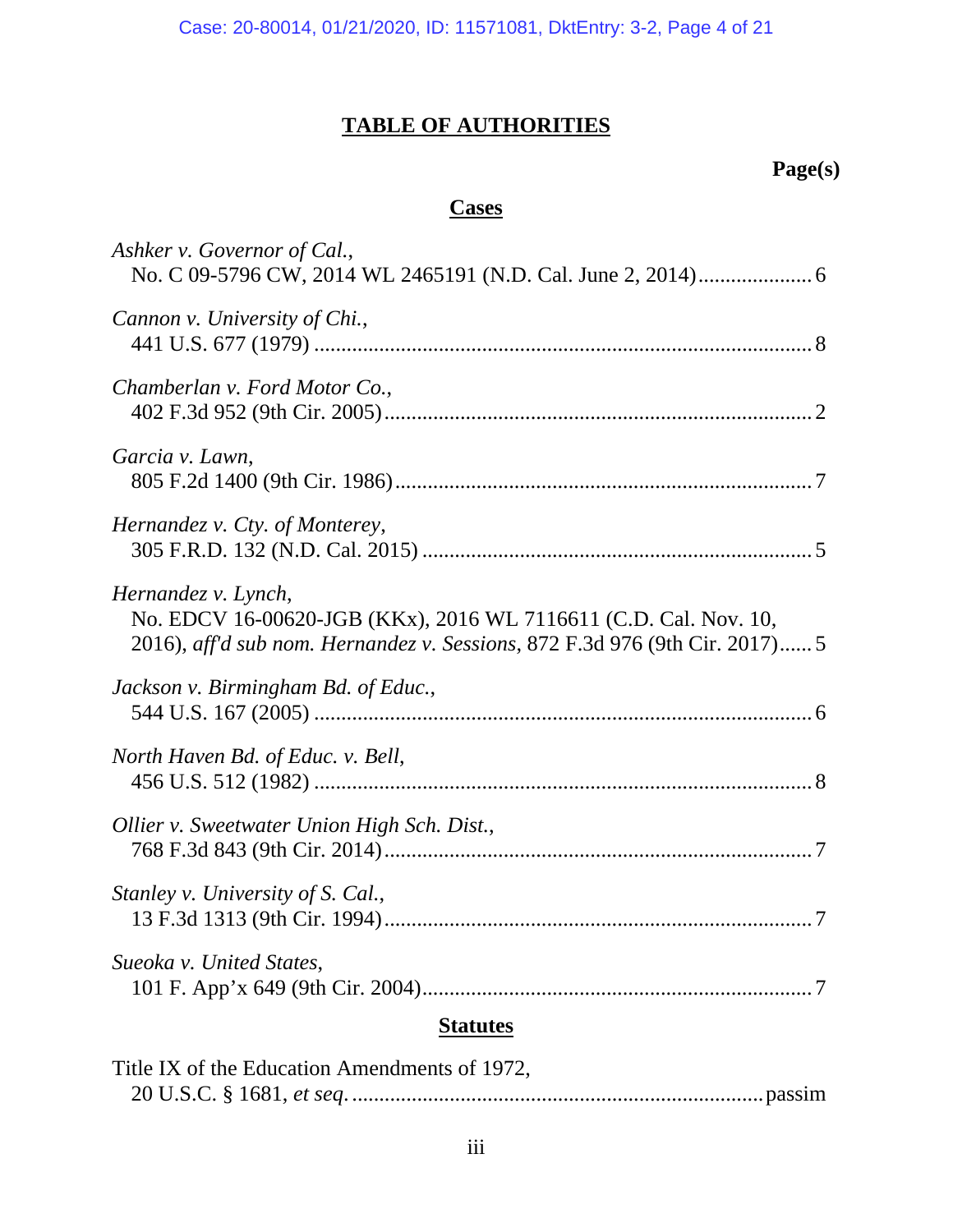# **Rules**

| <b>Other Authorities</b>                                                                                                                                                                                                                                                                      |  |  |
|-----------------------------------------------------------------------------------------------------------------------------------------------------------------------------------------------------------------------------------------------------------------------------------------------|--|--|
|                                                                                                                                                                                                                                                                                               |  |  |
|                                                                                                                                                                                                                                                                                               |  |  |
|                                                                                                                                                                                                                                                                                               |  |  |
|                                                                                                                                                                                                                                                                                               |  |  |
| Ellen Staurowsky et al., Women's Sports Foundation, Chasing Equity: The<br>Triumphs, Challenges, and Opportunities in Sports for Girls and Women<br>(2020) available at https://www.womenssportsfoundation.org/wp-<br>content/uploads/2020/01/Chasing-Equity-Full-Report-Web.pdf3, 4          |  |  |
| National Federation of State High School Associations, 2018-19 High<br>School Athletics Participation Survey (2019), available at<br>https://www.nfhs.org/media/1020412/2018-19_participation_survey.pdf  3                                                                                   |  |  |
| National Women's Law Center, The Battle for Gender Equity in Athletics in<br>Elementary and Secondary Schools (2017), available at https://nwlc-<br>ciw49tixgw5lbab.stackpathdns.com/wp-content/uploads/2015/08/Battle-                                                                       |  |  |
| Philip Veliz et al., Women's Sports Foundation, The State of High School<br>Sports in America: An Evaluation of the Nation's Most Popular<br>Extracurricular Activity (2019), available at https://www.womenssports<br>foundation.org/wp-content/uploads/2019/10/state-of-high-school-sports- |  |  |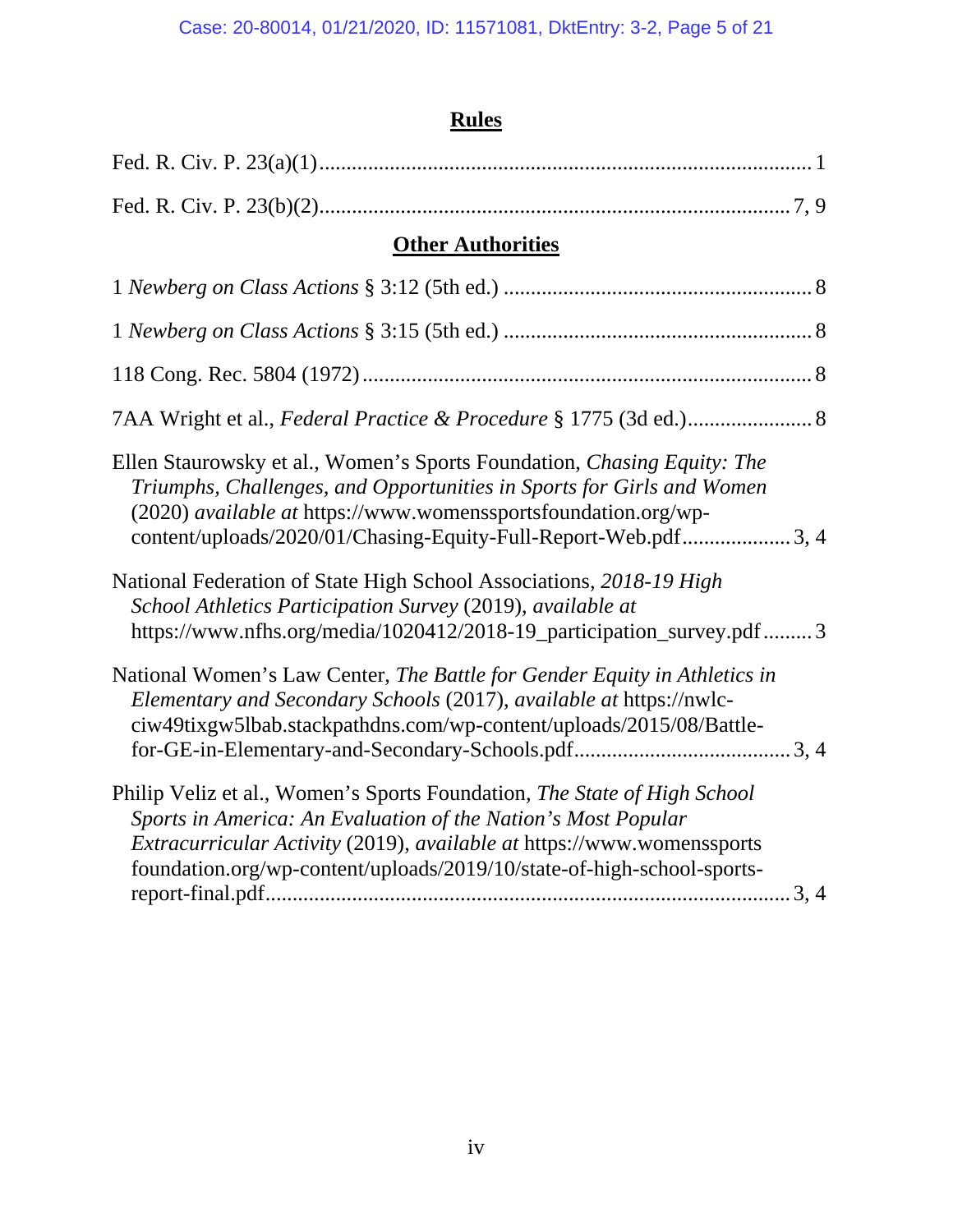# **INTEREST OF** *AMICI CURIAE*

*Amici curiae* are:

- American Association of University Women,
- Atlanta Women for Equality,
- The California Women's Law Center,
- Equal Rights Advocates,
- The National Women's Law Center,
- The Southwest Women's Law Center,
- The Women's Law Project, and
- The Women's Sports Foundation.

These eight civil rights organizations share a longstanding commitment to Title IX and, more broadly, to equality for all in education and athletics. Each organization is further described in the attached Addendum.<sup>1</sup>

## **ARGUMENT**

The district court manifestly erred in determining that Plaintiffs do not satisfy the numerosity requirement of Federal Rule of Civil Procedure 23(a)(1) and as such Plaintiffs' 23(f) petition should be granted. If left uncorrected, the district

<sup>&</sup>lt;sup>1</sup> No counsel for any party authored this brief in whole or in part and no entity or person, aside from *amici* and their counsel, made any monetary contribution intended to fund the preparation or submission of this brief. All parties have consented to the filing of this brief.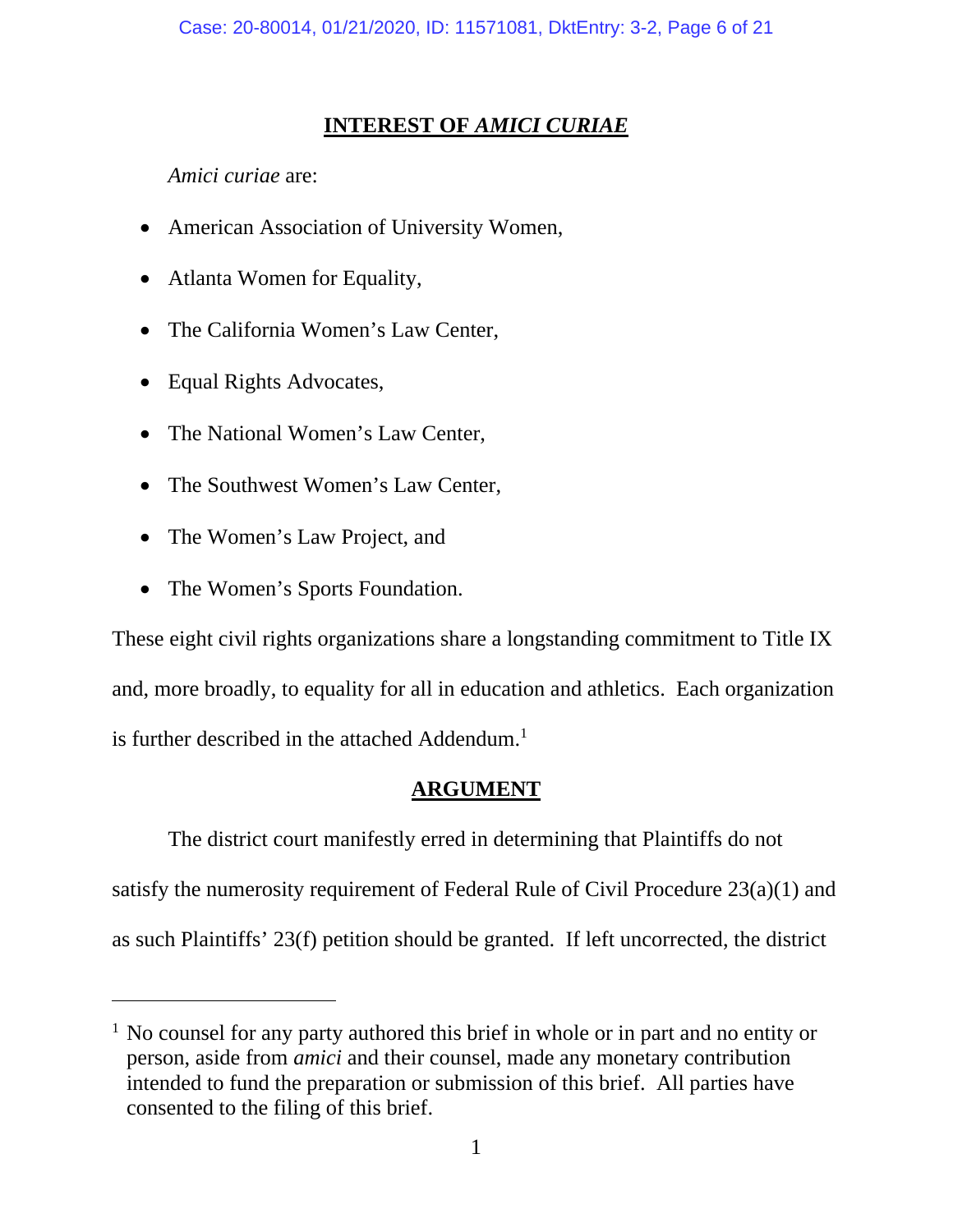court's error may deny equal participation in athletics to well over a thousand minor female students who attend or will attend James Campbell High School. Such a denial not only deprives them of the civil rights guaranteed by Title IX, but could also lead to worse health, educational, and professional outcomes throughout their lives. Moreover, the district court's erroneous decision poses an acute threat not only to all class actions aimed at vindicating the Title IX rights of minor students, but to the civil rights of similarly vulnerable populations more broadly, which also depend upon the availability of the class action mechanism. Because this error is manifest and significant, interlocutory review is warranted. *Chamberlan v. Ford Motor Co.*, 402 F.3d 952, 959 (9th Cir. 2005).

## **I. TITLE IX IS CRITICAL TO ENSURING EQUAL ACCESS TO THE SUBSTANTIAL BENEFITS OF PARTICIPATION IN SPORTS**

Title IX of the Education Amendments of 1972, 20 U.S.C. § 1681, *et seq*., bars sex discrimination in educational programs that receive federal funding. Since its enactment, Title IX has played a vital role in breaking down barriers for girls to participate in interscholastic sports. By prohibiting sex discrimination in school athletics programs, Title IX has enabled millions of girls and young women across the country to participate in and reap the many lifelong benefits of playing sports.

Despite these gains, the equality envisioned and required by Title IX is not yet a reality. Nearly fifty years after Title IX's enactment, many high schools—as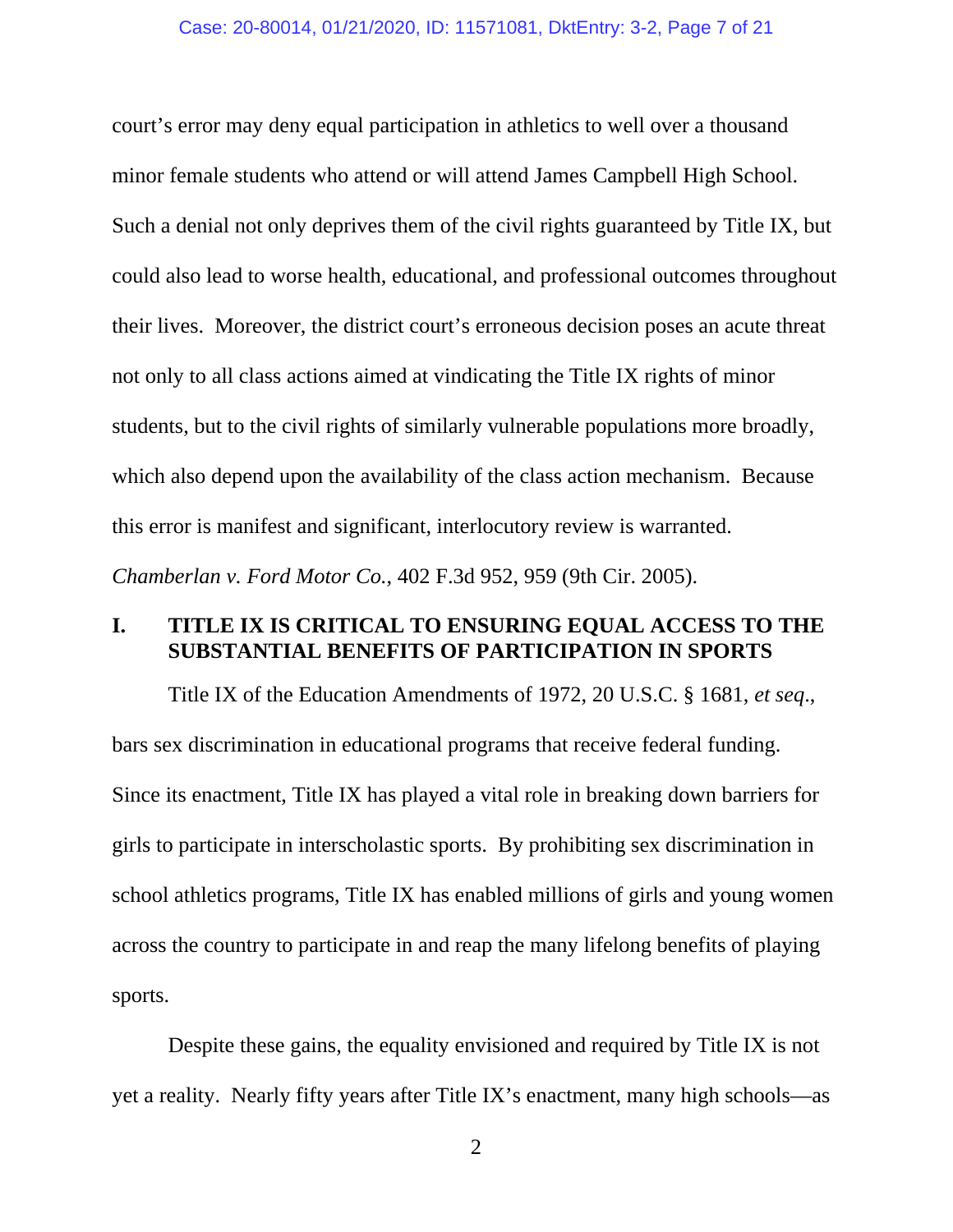well as middle schools and universities—still fail to provide equal athletic opportunities, treatment, and benefits for female students. In fact, girls' opportunities today are still not at the level of boys' opportunities in 1972, and schools are still providing about 1.1 million fewer chances for girls to play high school sports, despite girls' strong interest in participating in greater numbers.<sup>2</sup> Girls of color, in particular, receive far fewer opportunities to play school sports than white girls, white boys, and boys of color.<sup>3</sup> Moreover, female athletes often face inequitable treatment and benefits, including being relegated to inferior facilities, assigned to disadvantageous times for practicing and competing, and allocated less funding—resulting in second-class status of girls' teams.4

(continued…)

<sup>2</sup> National Federation of State High School Associations, *2018-19 High School Athletics Participation Survey* 54 (2019), *available at* https://www.nfhs.org/ media/1020412/2018-19\_participation\_survey.pdf. Across Hawaii, girls also lag behind in high school athletic participation by a significant margin. *Id*. at 55; *see also* Philip Veliz et al., Women's Sports Foundation, *The State of High School Sports in America: An Evaluation of the Nation's Most Popular Extracurricular Activity* 3 (2019), *available at* https://www.womenssportsfoundation.org/wpcontent/uploads/2019/10/state-of-high-school-sports-report-final.pdf.

<sup>3</sup> *See* National Women's Law Center, *The Battle for Gender Equity in Athletics in Elementary and Secondary Schools* ("*Battle for Gender Equity*") 1 (2017), *available at* https://nwlc-ciw49tixgw5lbab.stackpathdns.com/wpcontent/uploads/2015/08/Battle-for-GE-in-Elementary-and-Secondary-Schools.pdf.

<sup>4</sup> *Id*. at 1-2; *see also* Ellen Staurowsky et al., Women's Sports Foundation, *Chasing Equity: The Triumphs, Challenges, and Opportunities in Sports for Girls and Women* 34 (2020) (identifying "access to quality facilities/resources and equal treatment" as a barrier to girls' participation in sports) *available at*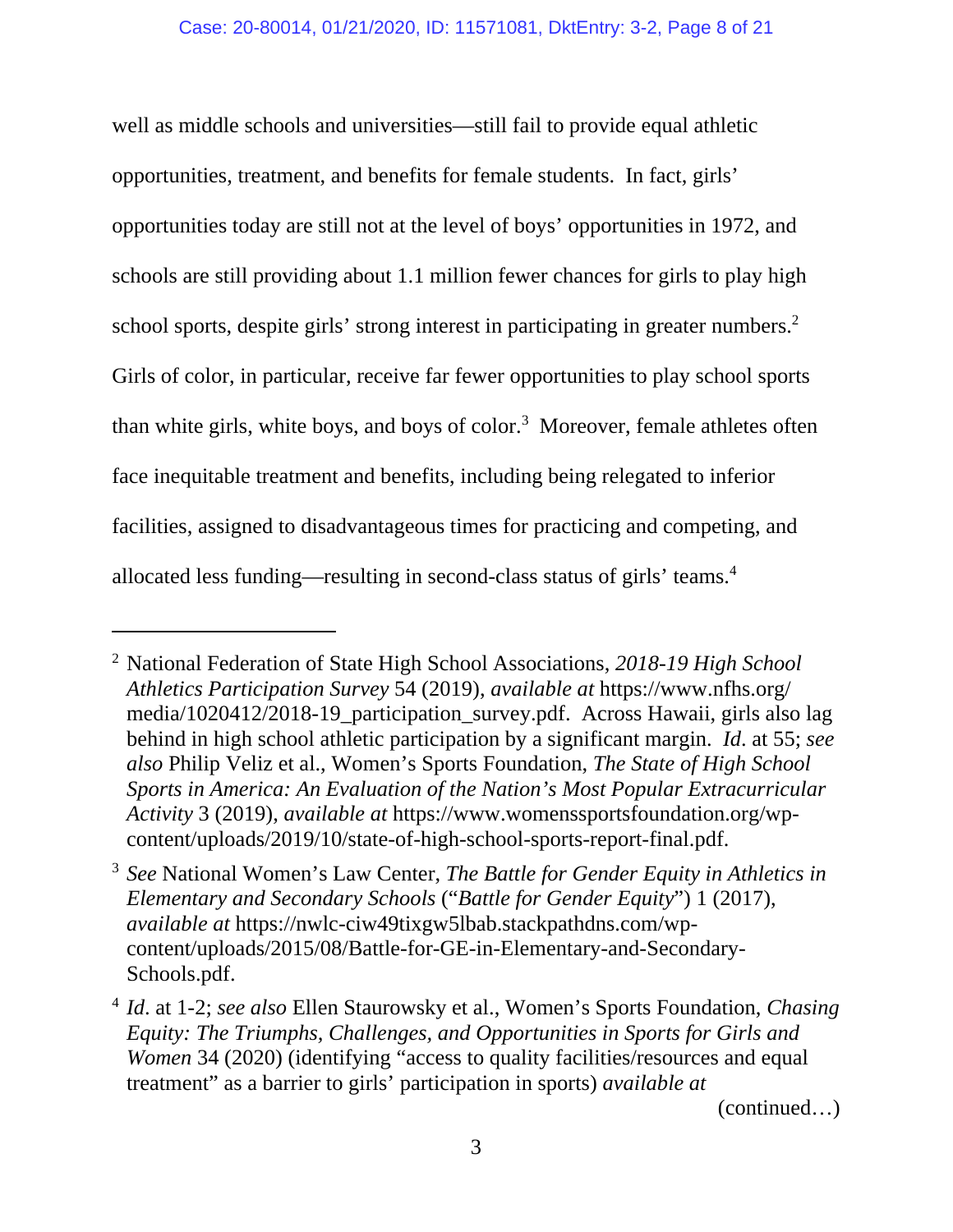Enforcement of Title IX is essential to ensure that schools provide girls with genuine and equal opportunities to participate in sports.

The benefits of such participation cannot be overstated, as girls derive substantial advantages from involvement in high school sports throughout their lives. During high school, female athletes are more likely to graduate, have higher grades, and score higher on standardized tests, and are less likely to smoke cigarettes, use drugs, or become pregnant, compared to their non-athlete peers.<sup>5</sup> Thereafter, women who were high school athletes are more likely to attend and graduate from college, participate in the labor force, and earn higher wages, while they are also less likely to develop heart disease, osteoporosis, and other health problems.6 Title IX is imperative to preserving and advancing these benefits for girls and young women.

## **II. THE DISTRICT COURT'S ORDER THREATENS THE ENFORCEMENT OF TITLE IX BY AND FOR MINOR STUDENTS**

In its order denying Plaintiffs' motion for class certification ("Order"), the district court found that Plaintiffs had "not demonstrated that joinder would be impracticable" because the "proposed class members are limited to the female

https://www.womenssportsfoundation.org/wp-content/uploads/2020/01/Chasing-Equity-Full-Report-Web.pdf.

<sup>5</sup> *Battle for Gender Equity*, at 2.

<sup>6</sup> *Id*. at 2-3; *see also* Staurowsky, at 7, 24-29; Veliz, at 4.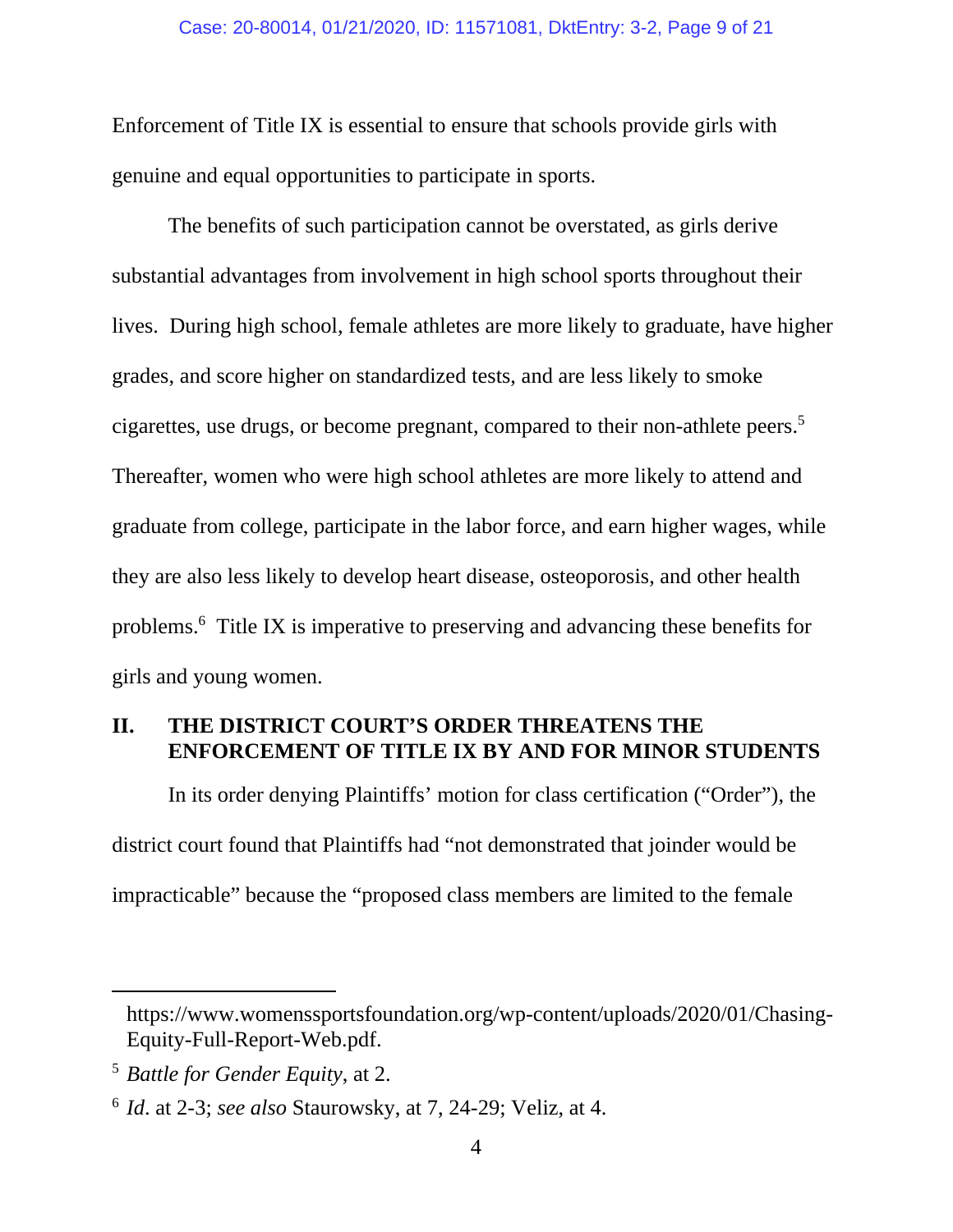student population from a single high school" and as such, the class was "geographically tied to one area" and "identifiable through school and athletic records." Order at 16. Further, the district court declined to consider future and potential Campbell students in its numerosity determination because it could not reasonably approximate them. *Id*. at 17. This manifestly erroneous standard is in stark contrast to the longstanding use of the class action vehicle to enforce Title IX rights. *See* Plaintiffs' Petition at 17 n.11. Moreover, given the relative infrequency of Title IX athletics litigation, the Order would constitute a dangerous outlier that would make it more difficult for *any* students to successfully bring a class claim against their school under Title IX.7

<sup>&</sup>lt;sup>7</sup> And it would similarly impede the established rights of other vulnerable and transitory populations to bring classwide civil rights claims against specific institutions, such as immigration detainees challenging the terms of their confinement or inmates challenging prison conditions. For example, in *Hernandez v. Lynch*, plaintiffs challenged the legality of bond setting practices that led to their prolonged detention during immigration removal proceedings due solely to their inability to pay, and the district court certified a class of "[a]ll individuals who are or will be detained . . . in the Central District of California." No. EDCV 16-00620-JGB (KKx), 2016 WL 7116611, at \*1-2, \*20 (C.D. Cal. Nov. 10, 2016), *aff'd sub nom. Hernandez v. Sessions*, 872 F.3d 976 (9th Cir. 2017). The class was sufficiently numerous both because ICE data showed "at least 119 individuals detained in this District . . . for whom bond had been determined and who had not posted bond" and because, "even if the exact number of detainees currently in the Proposed Class cannot be determined with precision, the Central District contains four immigration detention centers with a collective capacity to hold 3,000 individuals." *Id*. at \*15; *see also Hernandez v. Cty. of Monterey*, 305 F.R.D. 132, 139, 164 (N.D. Cal. 2015) (certifying class of (continued…)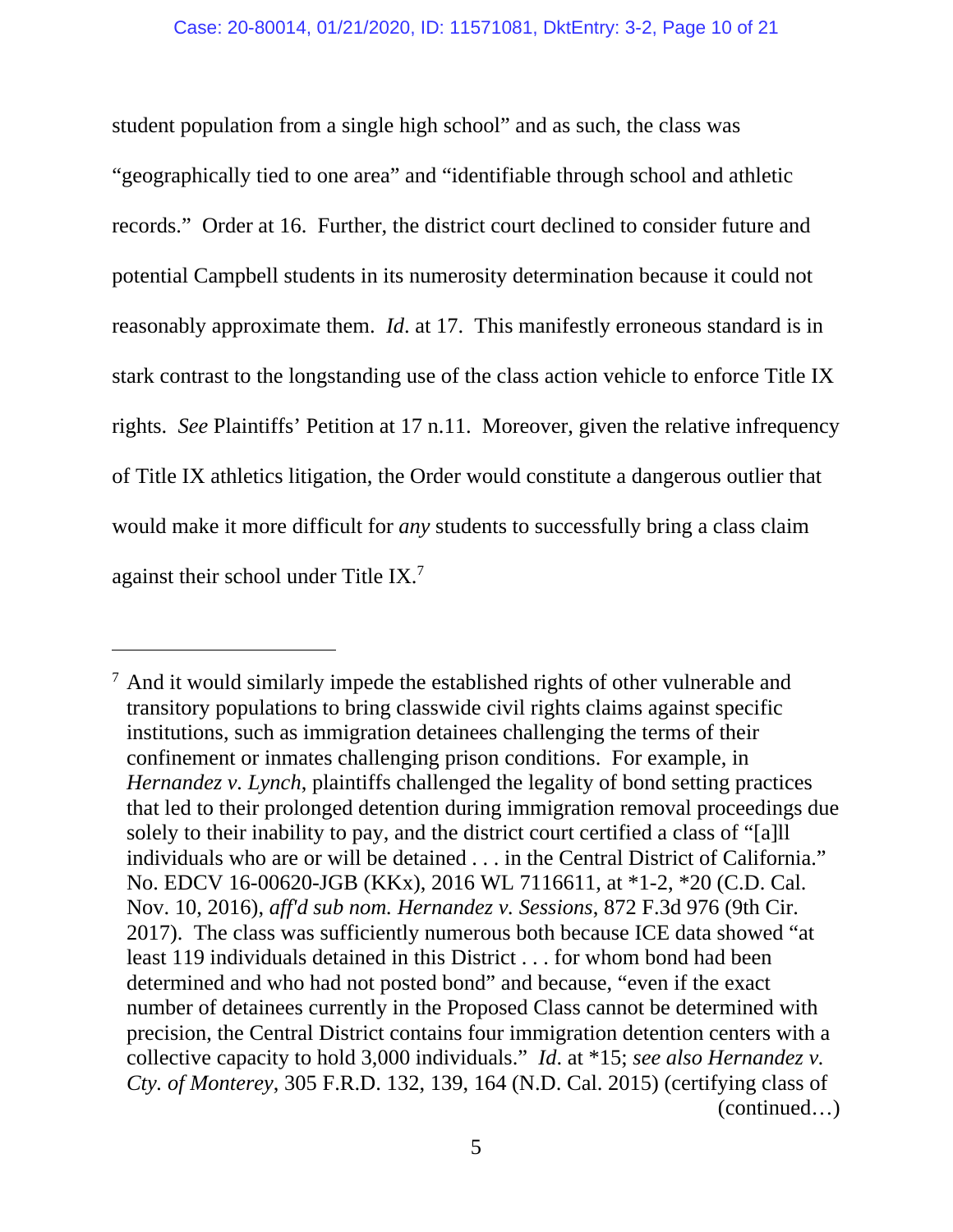Notwithstanding the district court's erroneous finding, joinder of all plaintiffs is plainly and particularly impracticable in the context of a Title IX action brought by high school students. Because of their youth, such students often lack the experience, knowledge, and confidence needed to identify and protest discrimination on their own. Many students simply may not be aware of their rights under Title IX or of the available means of enforcing those rights. *See, e.g.*, *Jackson v. Birmingham Bd. of Educ.*, 544 U.S. 167, 181 (2005) (recognizing that "teachers and coaches . . . are often in the best position to vindicate the [Title IX] rights of their students because they are better able to identify discrimination and bring it to the attention of administrators."). And as the Order itself implicitly recognizes, those older students most likely to have the wherewithal to bring a claim would almost certainly see their action mooted by graduation absent class treatment. *See* Order at 9 (finding instant claims "inherently transitory" due to "necessarily finite duration of a high school student's time as a student-athlete").

Students may also be reluctant to speak out about discrimination due to fear of drawing attention to themselves or of negative reactions from school

<sup>&</sup>quot;all adult men and women who are now, or will be in the future, incarcerated in Monterey County Jail" in action challenging jail practices regarding "inmate safety, medical care, mental health care and disabilities"); *Ashker v. Governor of Cal.*, No. C 09-5796 CW, 2014 WL 2465191, at \*1, \*9 (N.D. Cal. June 2, 2014) (certifying class of "all inmates who are now, or will be in the future, assigned to the Pelican Bay [Security Housing Unit] for a period of more than ten continuous years" in action challenging long-term solitary confinement).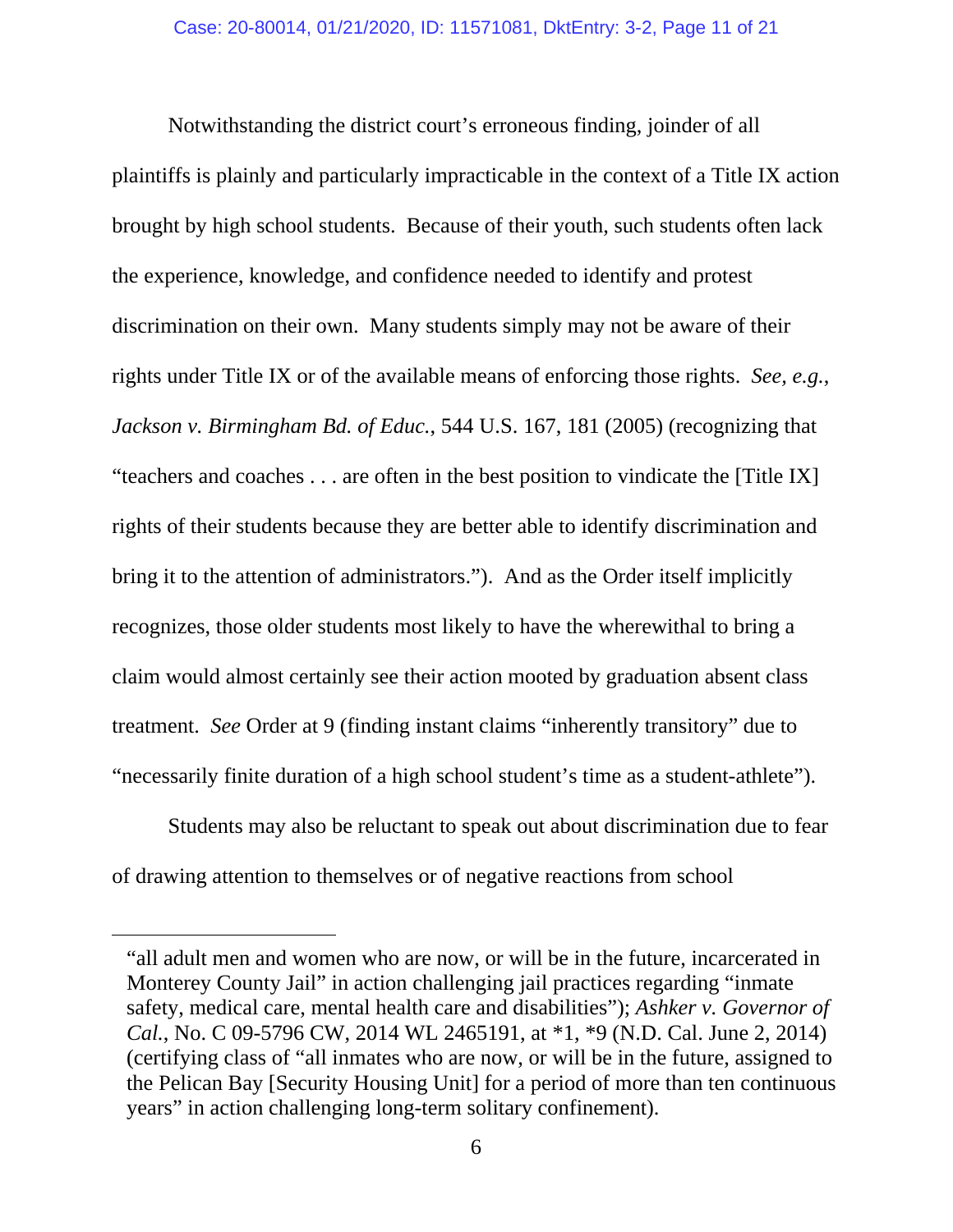administrators or their peers. This is particularly true where, as here, Plaintiffs allege that Campbell *did* retaliate against them for speaking out. *See* Order at 5. Indeed, for both adults and minors, this Court has repeatedly recognized the "chilling effect of retaliation" in the context of enforcing Title IX and other civil rights. *See Stanley v. University of S. Cal.*, 13 F.3d 1313, 1324 n.5 (9th Cir. 1994) (citing *Garcia v. Lawn*, 805 F.2d 1400, 1405 (9th Cir. 1986)); *Ollier v. Sweetwater Union High Sch. Dist.*, 768 F.3d 843, 853 (9th Cir. 2014) (affirming district court's conclusion "that Plaintiffs' [Title IX] retaliation claim was not moot after finding that . . . Sweetwater's actions had caused a 'chilling effect on students who would complain about continuing gender inequality in athletic programs at the school.'").

The district court also manifestly erred in its failure to consider future and potential students as class members in an action seeking injunctive and declaratory relief under Federal Rule of Civil Procedure 23(b)(2). Under Ninth Circuit law, where "plaintiffs seek injunctive and declaratory relief, the numerosity requirement is relaxed and plaintiffs may rely on the reasonable inference arising from plaintiffs' other evidence that the number of unknown and future members of proposed [class] is sufficient to make joinder impracticable." *Sueoka v. United States*, 101 F. App'x 649, 653 (9th Cir. 2004) (district court "abused its discretion in finding that plaintiffs failed to show the numerosity of [the class] on the ground that they 'offer no estimate as to the size of this class, nor could they, since it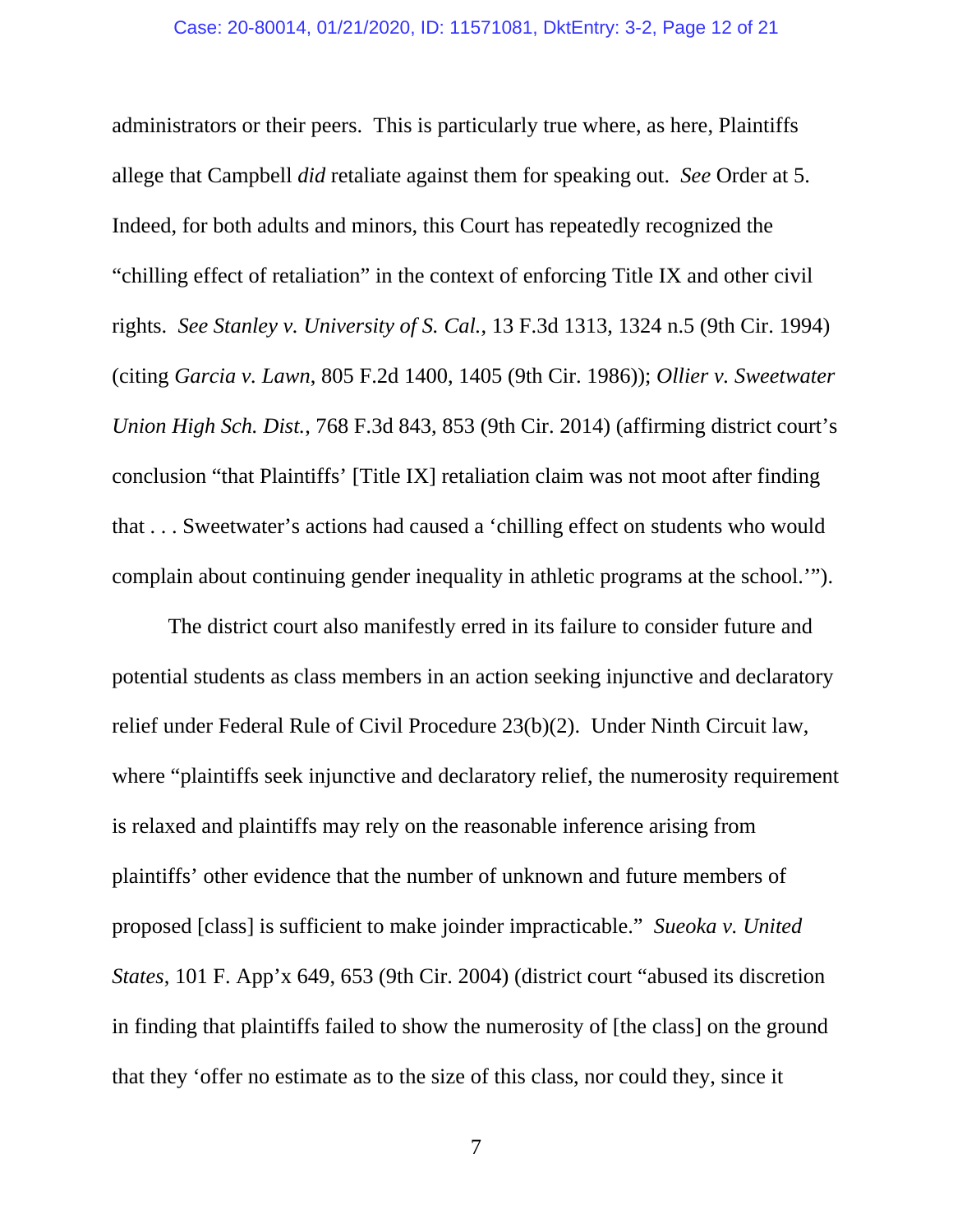#### Case: 20-80014, 01/21/2020, ID: 11571081, DktEntry: 3-2, Page 13 of 21

includes only future claimants whose cause of action, if any, has not yet arisen'"). This error is particularly acute here, as it denies representation to the legions of girls who will unquestionably become Campbell students and undermines their chance at the freedom from sex discrimination long promised by Title IX.

In sum, the district court has erected an erroneous hurdle of requiring high school students to individually seek remedies to address ongoing program-wide discrimination. This unwieldy, utterly impracticable, and unsupported requirement undermines Title IX's aims. $8$  It is black letter law that class actions are intended to ensure that meritorious civil rights claims for declaratory and injunctive relief can be brought in these types of contexts. *See* 1 *Newberg on Class Actions* § 3:12 (5th ed.) (fear of retaliation in civil rights cases "might deter potential plaintiffs from suing individually, making a representative action especially pertinent"); *id*. § 3:15 ("concerns posed by future claimants" such as "how to deal with the impracticality of counting such class members, much less joining them, . . . may make class certification more, not less, likely"); 7AA Wright et al., *Federal Practice &* 

<sup>8</sup> Congress intended Title IX to create a broad remedy for sex discrimination. *See North Haven Bd. of Educ. v. Bell*, 456 U.S. 512, 520-30 (1982); *Cannon v. University of Chi.*, 441 U.S. 677, 694-703 (1979). As the principal Senate sponsor, Senator Birch Bayh, explained, Title IX was "a strong and comprehensive measure [that would] provide women with solid legal protection from the persistent, pernicious discrimination which is serving to perpetuate second-class citizenship for American women." 118 Cong. Rec. 5804 (1972).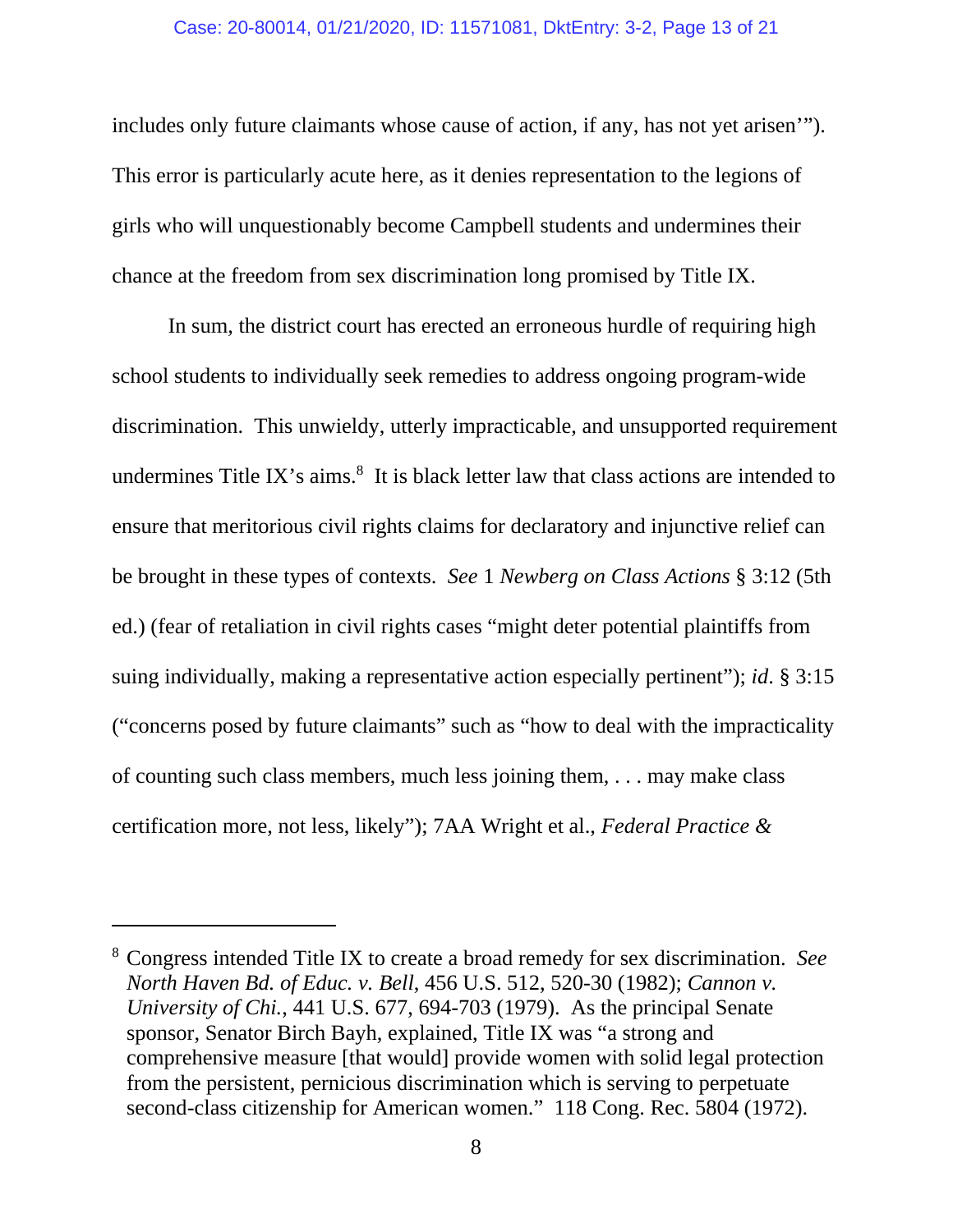*Procedure* § 1775 (3d ed.) (Federal Rule of Civil Procedure 23(b)(2) was added "primarily to facilitate the bringing of class actions in the civil-rights area"). As such, the erroneous Order severely undermines the purposes and utility of both Title IX and the class action mechanism, which in turn erodes the ability of female students to call out glaring inequities that Title IX was passed to eradicate.

### **CONCLUSION**

*Amici* respectfully request that this Court grant Plaintiffs' petition to file an interlocutory appeal.

DATED: January 21, 2020 PILLSBURY WINTHROP SHAW PITTMAN LLP

 */s/ Lee Brand* Roxane A. Polidora Lee Brand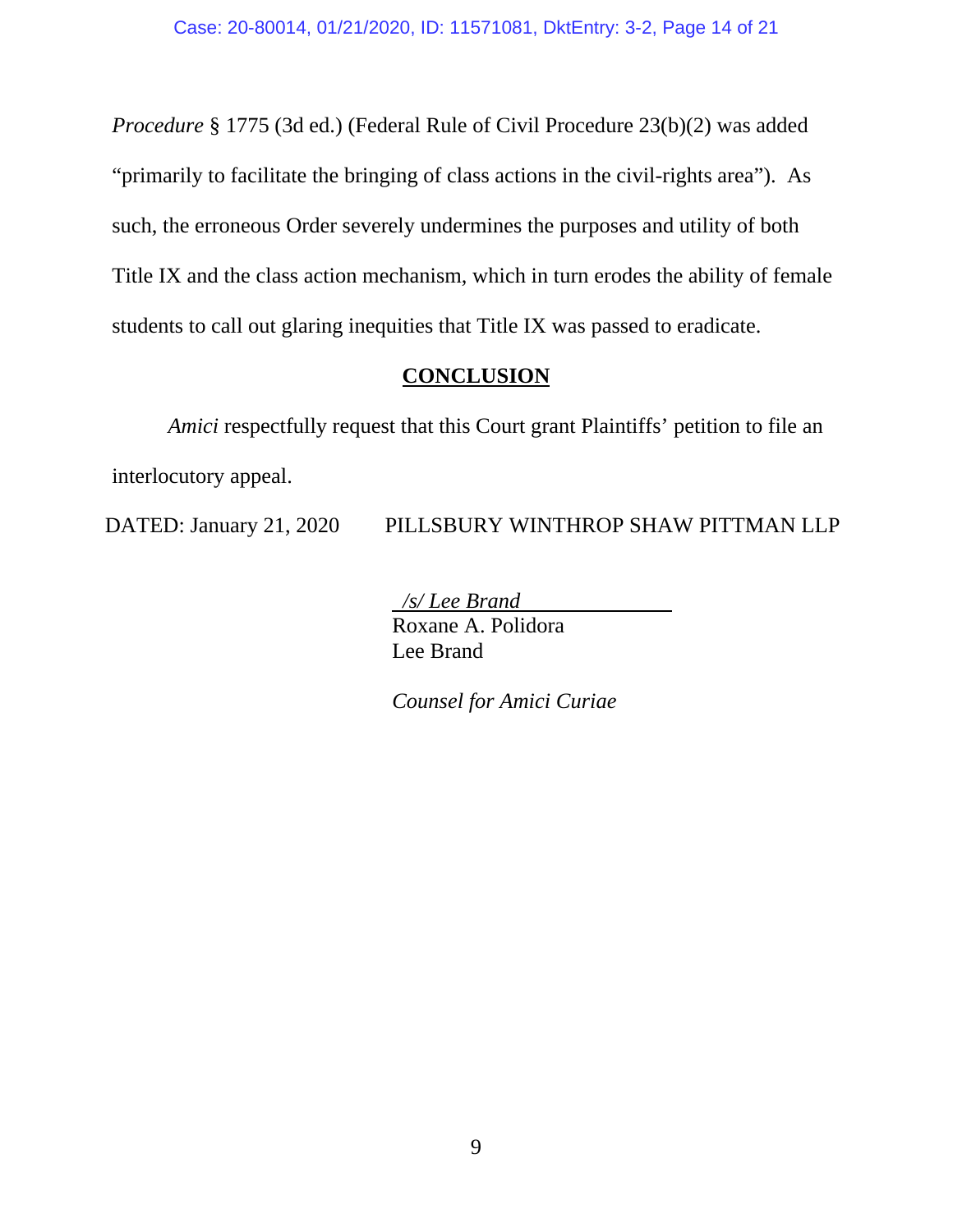### **CERTIFICATE OF COMPLIANCE**

This brief complies with the type-volume limitations of Federal Rule of Appellate Procedure 29(a)(5) because it contains 2,101 words, excluding the parts of the brief exempted by Federal Rule of Appellate Procedure 32(f).

This brief complies with the typeface requirements of Federal Rule of Appellate Procedure 32(a)(5) and the typestyle requirements of Federal Rule of Appellate Procedure 32(a)(6) because it has been prepared in a proportionally spaced typeface using Microsoft Word for Office 365 in Times New Roman 14 point font.

DATED: January 21, 2020 PILLSBURY WINTHROP SHAW PITTMAN LLP

 */s/ Lee Brand* Roxane A. Polidora Lee Brand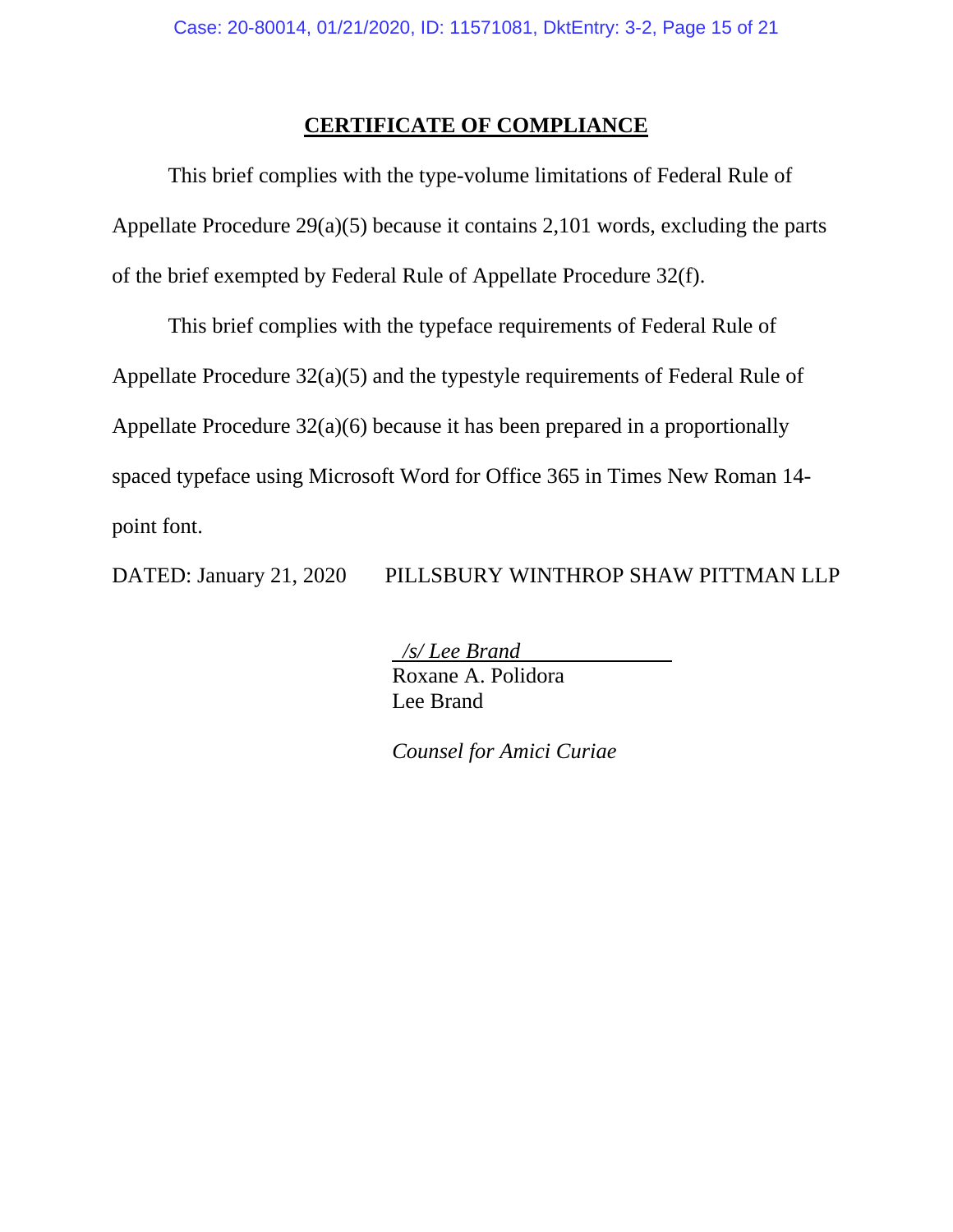#### **ADDENDUM**

### **FURTHER DESCRIPTION OF** *AMICI CURIAE*

**American Association of University Women** ("AAUW") was founded in 1881 by like-minded women who had challenged society's conventions by earning college degrees. Since then it has worked to increase women's access to higher education through research, advocacy, and philanthropy. Today, AAUW has more than 170,000 members and supporters, 1,000 branches, and 800 college and university partners nationwide. AAUW plays a major role in mobilizing advocates nationwide on AAUW's priority issues to advance gender equity. In adherence with its member-adopted Public Policy Program, AAUW supports equitable educational climates free of harassment, bullying, and sexual assault, and vigorous enforcement of Title IX and all other civil rights laws pertaining to education.

**Atlanta Women for Equality** ("AWE") is a 501(c)(3) legal aid organization dedicated to empowering women and girls to assert their legal rights to gender equity in our education system. It does so by providing free legal advocacy for women and girls facing gender discrimination in the educational environment and by protecting and expanding equal educational opportunities for women and girls through public policy advocacy. AWE firmly supports Plaintiffs in this case because equal athletic opportunities for women and girls are a necessary aspect of equal educational opportunities.

A-1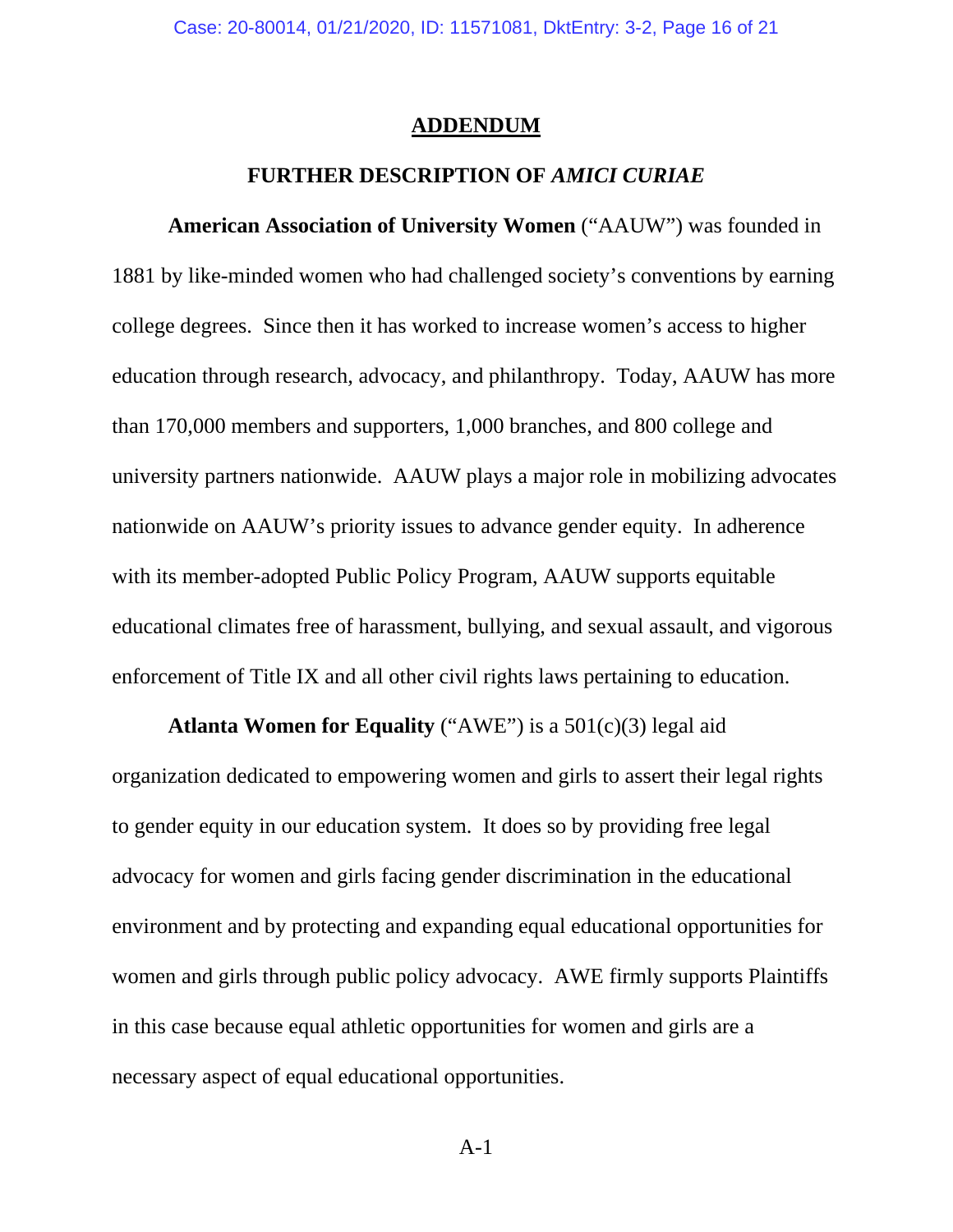The **California Women's Law Center** ("CWLC") is a statewide non-profit law and policy center dedicated to breaking down barriers and advancing the potential of women and girls through transformative litigation, policy advocacy, and education. Its issue priorities include gender discrimination, economic justice, violence against women and women's health. Since its inception, CWLC has placed particular focus on addressing the rights of female students under Title IX to receive equal athletic opportunities, treatment and benefits to their male counterparts. CWLC has successfully represented female students in class action litigation across the state, consistently develops educational resources and regularly conducts trainings for other attorneys and members of the public on the rights of women and girls pursuant to Title IX.

**Equal Rights Advocates** ("ERA") is a national civil rights organization dedicated to protecting and expanding economic and educational access and opportunities for women and girls. In service of its mission, ERA litigates class action and other high-impact cases on issues of gender discrimination in employment and education. Landmark cases include *Mansourian v. Regents of the University of California*, 2011 U.S. Dist. LEXIS 46606 (E.D. Cal. Apr. 29, 2011), a case involving female wrestlers; *Doe v. Petaluma City Sch. Dist.*, 830 F. Supp. 1560 (N.D. Cal. 1993), *recon. granted*, 949 F. Supp. 1415 (N.D. Cal. 1996), a case involving sexual harassment of a student wherein the Court applied a Title VII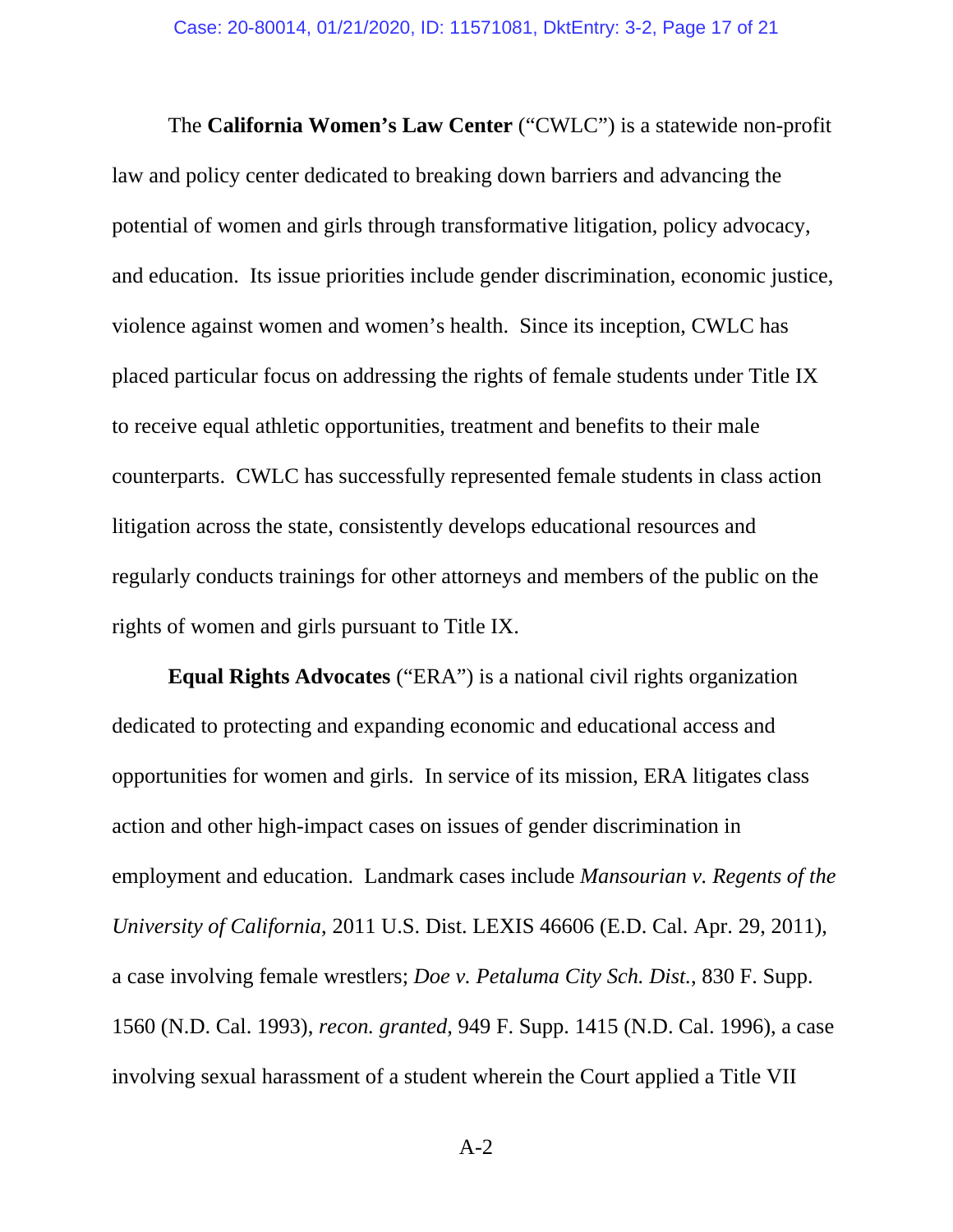framework to Title IX; and *Dukes v. Wal-Mart*, 474 F.3d 1214 (9th Cir. 2007), a landmark class action employment case. ERA has filed hundreds of suits and appeared as amicus curiae in numerous cases to defend and enforce students' civil rights in state and federal courts, including before the United States Supreme Court, in addition to the legal services provided to hundreds of students throughout the country through its free Advice and Counseling program.

The **National Women's Law Center** ("NWLC") is a non-profit legal advocacy organization dedicated to the advancement and protection of women's rights and the corresponding elimination of sex discrimination from all facets of American life. Since 1972, NWLC has worked to secure equal opportunities in education for girls and women through the full enforcement of Title IX in all arenas, including interscholastic and collegiate athletics.

The **Southwest Women's Law Center** ("SWLC") was founded in 2005 in Albuquerque, New Mexico. Its mission is to create opportunities for women and girls to realize their full economic and personal potential by: eliminating gender bias, discrimination and harassment; lifting women and their families out of poverty; and ensuring that all women and girls have full control over their reproductive lives through access to comprehensive reproductive health services and information. It achieves these goals through impact litigation, policy advocacy and legislative advocacy. The Hawaii State Department of Education and the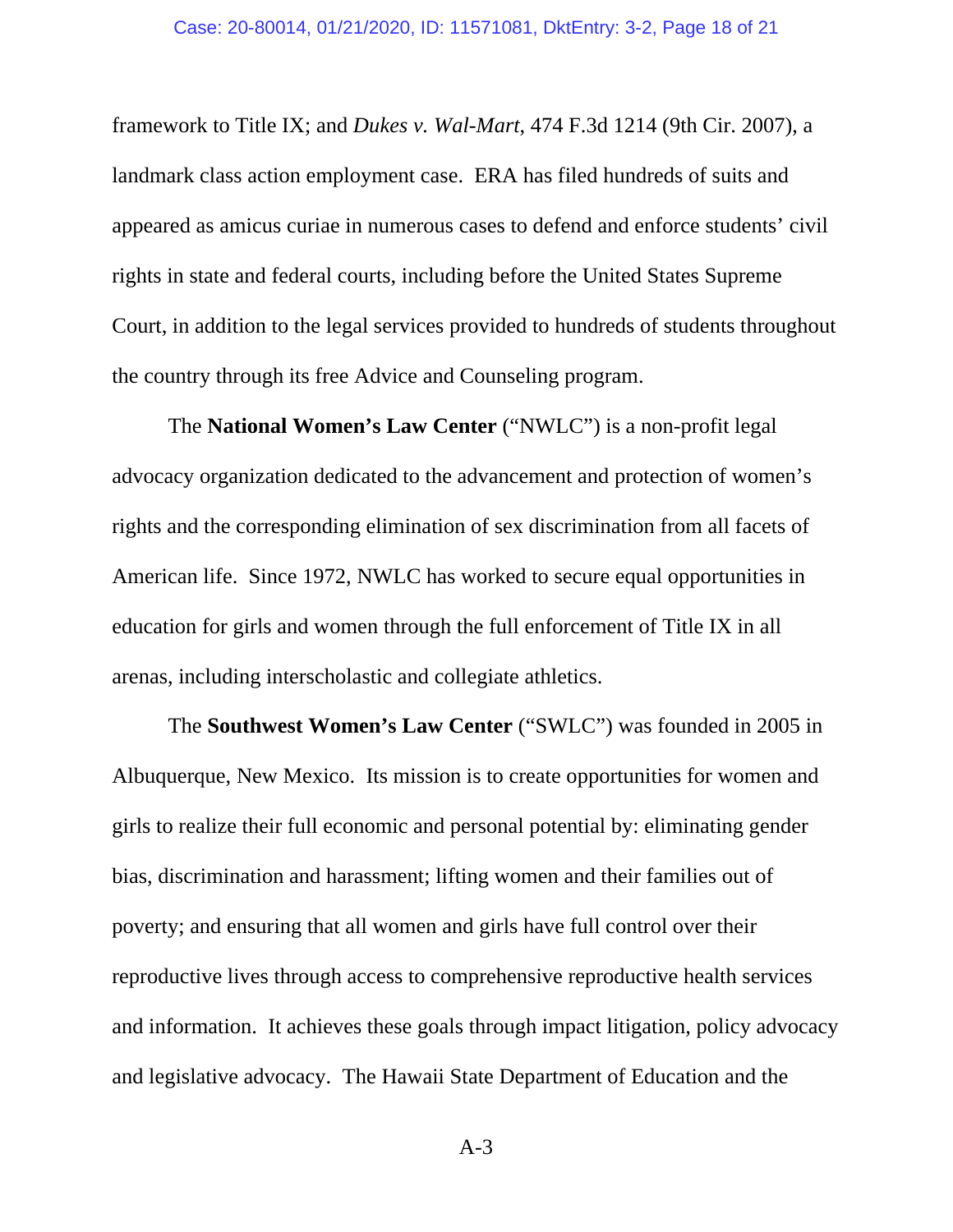Oahu Interscholastic Association's unequal treatment of young female athletes as compared to similarly situated young male athletes violates Title IX of the Education Amendments of 1972. The SWLC has an interest in similarly situated female and male athletes receiving equal treatment under the law with respect to high school athletics.

The **Women's Law Project** ("WLP") is a Pennsylvania-based nonprofit public interest legal advocacy organization that seeks to advance the legal, social, and economic status of all people regardless of gender. To that end, WLP engages in impact litigation and policy advocacy, public education, and individual counseling. WLP's advocacy efforts include reproductive rights, health, education, athletics, employment, insurance, prisoner's rights, LGBTQ rights, sexual assault, and family law, including domestic violence, custody and support. The WLP has a strong interest in the eradication of discrimination against women and girls in athletics and the availability of strong and effective remedies under Title IX of the Education Amendments of 1972. Throughout its history, the WLP has played a leading role in efforts to eliminate sex discrimination in athletics and education, representing student athletes in their efforts to achieve equal treatment and equal opportunity, including through successfully resolved class actions, as well as pursuing public policy and educational initiatives aimed at realizing Title IX's goal of equality in athletics.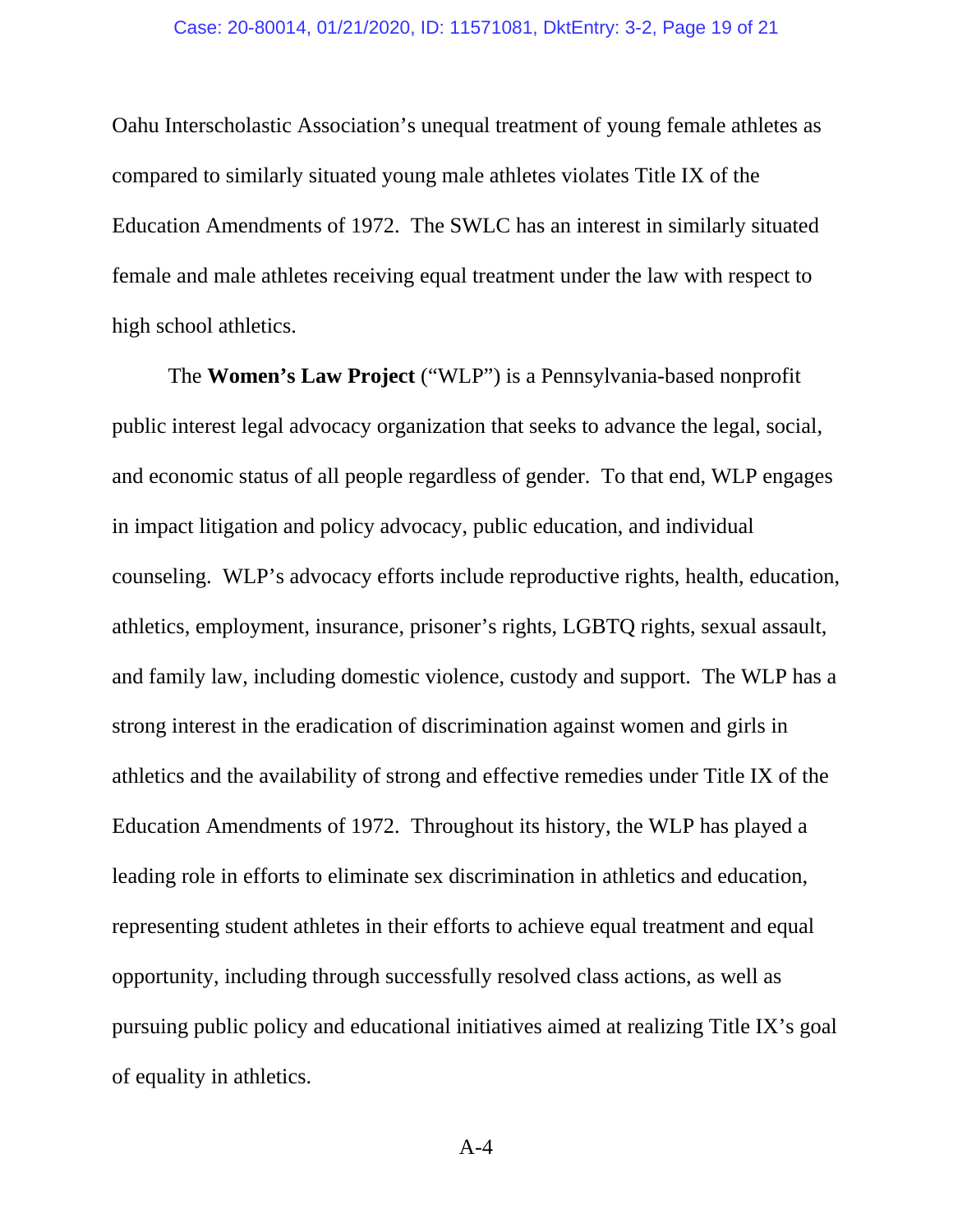The **Women's Sports Foundation** ("WSF") is a nonprofit educational organization that exists to enable girls and women to reach their potential in sport and life. WSF is an ally, an advocate and a catalyst. Founded by Billie Jean King in 1974, WSF strengthens and expands participation and leadership opportunities through research, advocacy, community programming and a wide variety of collaborative partnerships. The WSF distributes grants to female athletes and girls' sports programs, and is an educational resource answering inquiries concerning Title IX and other women's sports related questions. The Women's Sports Foundation has positively shaped the lives of millions of youth, high school and collegiate student-athletes, elite athletes and coaches.